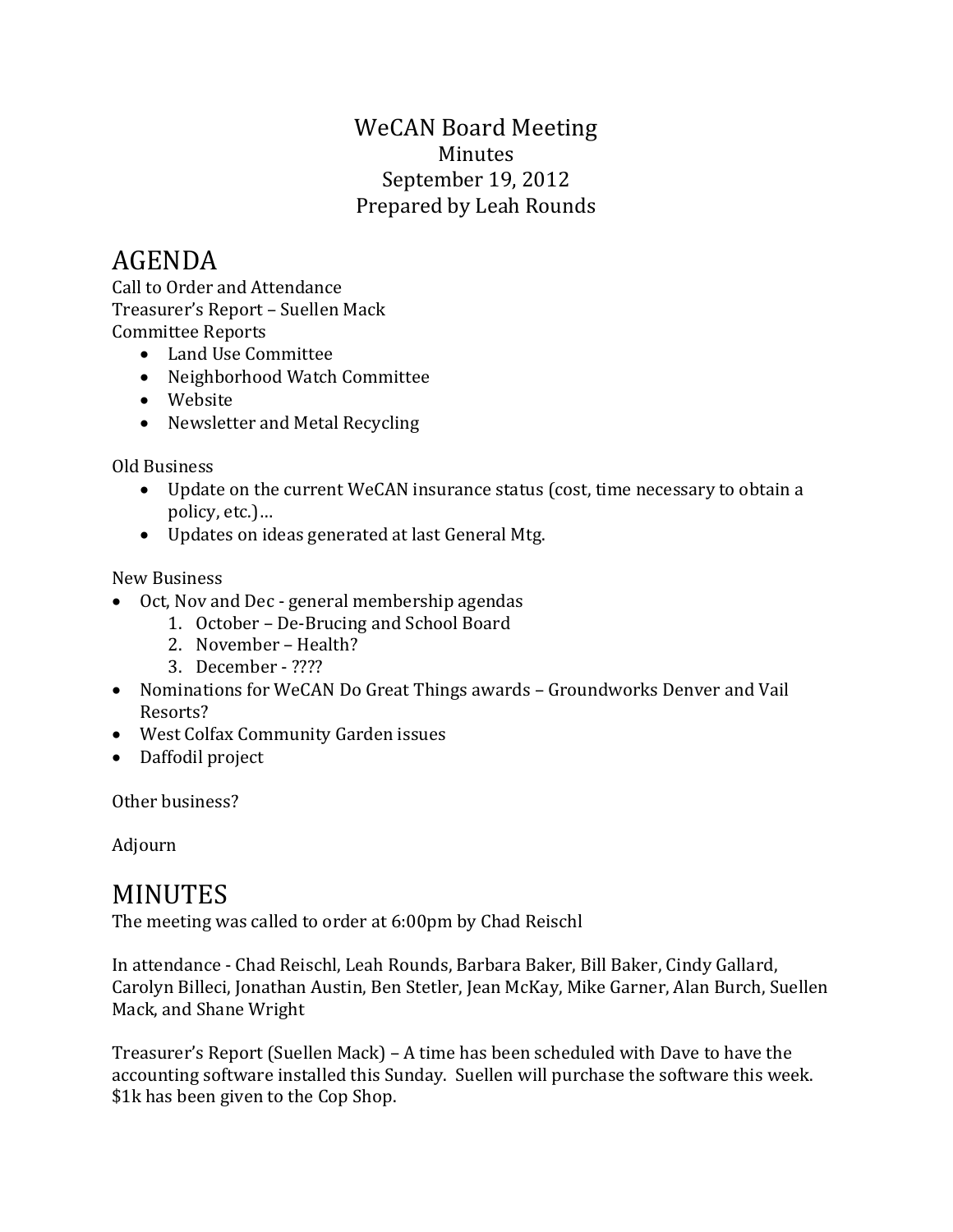Committee Reports

- Land Use (Jonathan)
	- o Prepping for the presentation by EFG Brownfield for their initial St. Anthony's plan on Oct. 3 at 5:30. Need to look at WeCAN's feedback for this project.
- Neighborhood Watch/Cop Shop (Carolyn)
	- o The Cop Shop Grand Opening was last night. Volunteer hours are still being set up and these will be posted soon. There were quite a few people at the opening that expressed interest in volunteering. DPD is trying to process volunteer applicants quickly.
	- o A lot of education and promotion of the Cop Shop still needs to get out. Need to utilize the newsletter, possibly using bullet points to highlight the relevant information that's going on in the neighborhood. Put details about the duties of a Cop Shop volunteer in the newsletter. Keep the Cop Shop a high priority and continue to promote it. Canvas Colfax Ave. and the businesses with information on the Cop Shop. Could provide trainings at the Cop Shop to get more people in.
	- o Commander Pazen wants to eventually expand the Cop Shop so WeCAN and the neighborhood are playing a larger roll in helping DPD. Will need a solid pool of volunteers to keep it going.
	- o Neighborhood Watch could be worked on at the Cop Shop. Currently searching for ideas on how to expand the Neighborhood Watch program. Focus on specific locations and canvas those streets every six months or so (especially streets that have signs but are inactive). Fliers and newsletters haven't been enough. Target people who have expressed interest in Neighborhood watch in the past and get them to help spread the word. Need to get a specific marketing tool in place (postcards, etc). Continue making announcements at monthly meetings.
	- o Confluence Ministries can help by providing extra volunteers around the holidays. They could help with Cop Shop promotion.

New Business

- West Colfax Community Garden
	- o 38 plots are funded for and will be available
	- o A community garden is done in phases. Currently in phase one, getting the garden established. Planting will begin next spring, and the next phase will happen next year, by bringing in the aesthetics (fences, gates, benching, etc).
	- o A proposed meeting for people interested in the garden is on Oct 10. Info on when the meeting will be exactly is forthcoming.
	- o The next step is to assign plots and get the community more involved. DUG will take on the leadership for now, but they want to move it to a community member.
	- o A need for a WeCAN volunteer workday? Will want to get these volunteer days started as soon as possible

Committee Reports cont.

• Newsletters and Metal Recycling (Bill)

o Three new carriers came in with the last email blast